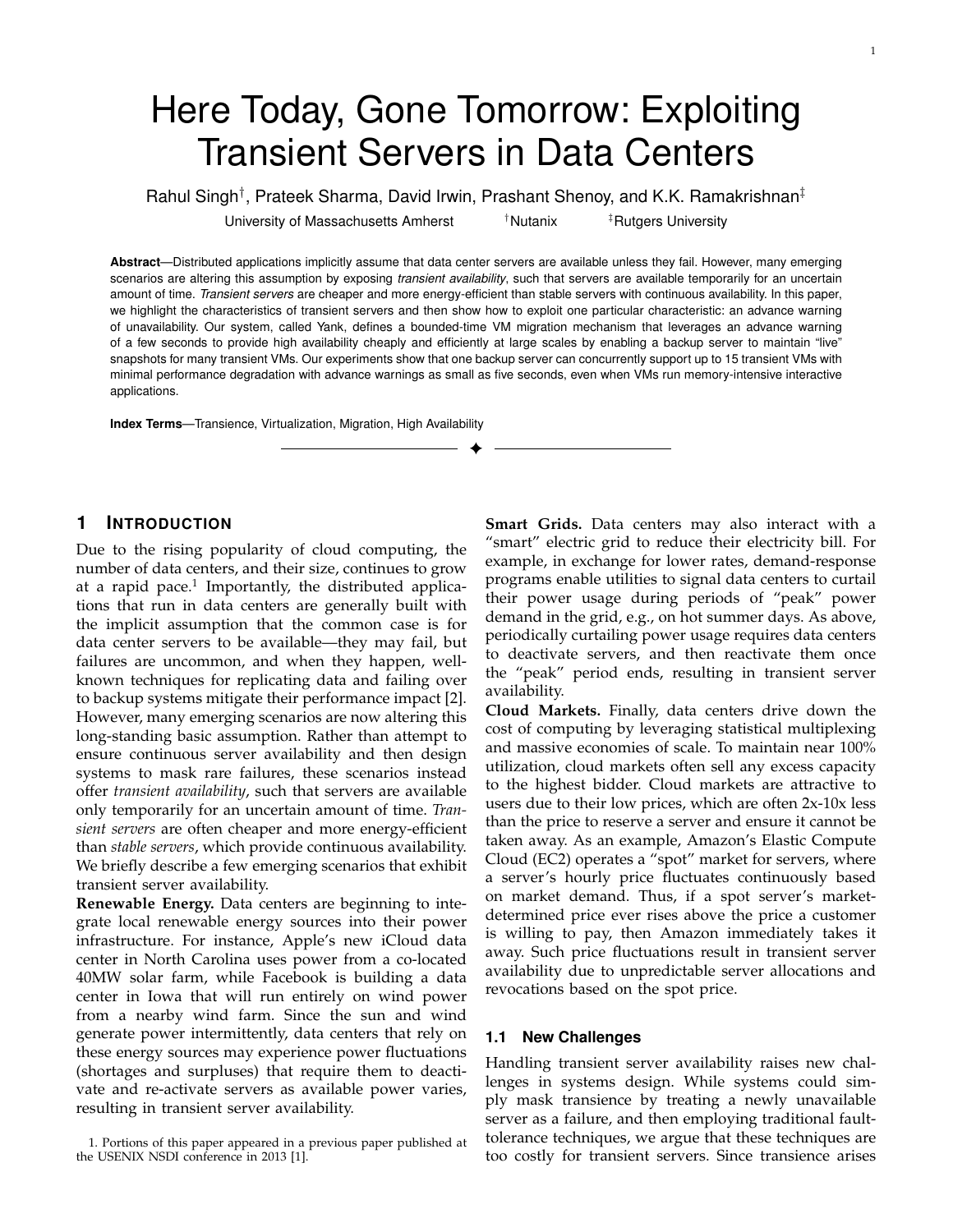from a desire to cut costs by relaxing the requirement for near-continuous server availability, employing expensive fault-tolerance techniques would eliminate transience's benefits. For example, a simple way to mask a server fault is to failover to a dedicated backup server that replicates the primary server's state [2]. However, maintaing a dedicated backup server for each transient server would increase power usage (in the first two scenarios) and rental costs (in the last scenario), or exactly the metrics each scenario was attempting to reduce. Thus, optimization techniques for transient servers must be lightweight to preserve transient servers' low cost.

Ultimately, handling transient server availability differs from handling failures in at least three ways, which leads to different systems design decisions.

**High Churn Rate.** Transient servers may "fail," i.e., become unavailable, at a much higher rate than conventional servers fail. In addition, unlike an actual failure, a transient server "failure" is often temporary: the server may automatically become available again at some point in the future, e.g., if available power or the spot price changes. Thus, transient-aware systems should gracefully handle high churn rates, with transient servers continuously leaving and joining the active set of servers. **Server Selection.** While uncontrollable external conditions dictate *when* and *how many* transient servers are active at any time, transient-aware systems are often able to select *which* servers are active over time. For example, assuming there is enough available power to activate 25% out of a total of *N* servers, a system may choose to select *N/*4 servers and keep them continuously active, or, alternatively, activate a new set of *N/*4 servers (and deactivate the previous set) every *T* minutes. Cloud markets enable similar functionality by bidding different prices for different servers. Such freedom—to select which servers are available and unavailable over time does not exist in conventional failure scenarios.

**Advance Warning.** Finally, techniques often exist to enable an advance warning before a transient server "fails" and becomes unavailable. For example, in EC2, whenever a server's spot price exceeds a consumer's bid price, the consumer has two minutes before the server terminates. As another example, Universal Power Supplies (UPSs) for racks provide some time after a power shortage before servers completely lose power. Thus, while conventional server failures occur without warning, transient servers may employ optimizations to exploit a brief advance warning.

We believe there is an opportunity to leverage transient servers' unique mix of characteristics—high churn rate, server selection, and an advance warning—to design low-cost techniques that mitigate transience's impact on performance. For instance, in prior work, we propose a blinking abstraction to handle high churn rates by rapidly selecting, i.e., activating and deactivating, new servers over time [3]. In this paper, we introduce a new technique—*bounded-time virtual machine (VM) migration*—to exploit an advance warning period.

## **2 DESIGN SPACE**

We assume a virtualized data center where applications run inside VMs on one of two types of physical servers: (i) always-on *stable servers* with a highly reliable power source and (ii) *transient servers* that may terminate anytime after an *advance warning* of size *Twarn*.

Once a transient server receives an advance warning, a data center must move any VMs (and their associated state) hosted on the transient server to a stable server to maintain their availability. Depending on *Twarn*'s duration, two possible solutions already exist to transition a VM to a stable server. If *Twarn* is large, it may be possible to live migrate a VM from a transient to a stable server. VM migration requires copying the memory and disk (if necessary) state [4], so the approach is only feasible if *Twarn* is long enough to accommodate the transfer. Completion times for migration are dependent on a VM's memory and disk size, with prior work reporting times up to one minute for VMs with only 1GB memory and no disk state [5].

The second approach is to employ a *high availability mechanism*, such as Remus [6], [7], which requires maintaining a live backup copy of each transient VM on a stable server. In this case, a VM transparently fails over to the stable server whenever its transient server terminates. While the approach supports warning times of zero  $(T_{warn} = 0)$ , it requires the high runtime overhead of continuously propagating state changes from the VM to its backup. In some cases, memory-intensive, interactive workloads may experience 5X degradation in latency [6]. Supporting an advance warning of zero also imposes a high cost, requiring a backup server to keep VM memory snapshots resident in its own memory. In essence, supporting a warning time of zero requires a 1:1 ratio between transient and backup servers. Unfortunately, storing memory snapshots on disk is not an option, since it would further degrade performance by reducing the memory bandwidth  $(\sim 3000MB/s)$  of primary VMs to the disk bandwidth (*<*100MB/s) of the backup server.

VM migration and high availability represent two extreme points in the design space for migrating transient servers. The former has low overhead but requires long warning times, while the latter has high overhead but handles warning times of zero. To exploit the middle ground between these two extremes, we propose a new mechanism for bounded-time VM migration, called Yank. Yank optimizes for modest advance warnings by maintaining a backup copy, similar to Remus, of each transient VM's memory and disk state on a stable backup server. However, Yank focuses on keeping costs low, by highly multiplexing each backup server across many transient VMs. As we discuss, our approach requires storing portions of each VM's memory backup on stable storage. We show that for advance warnings of a few seconds, Yank provides similar failover properties as high availability, but with an overhead and cost closer to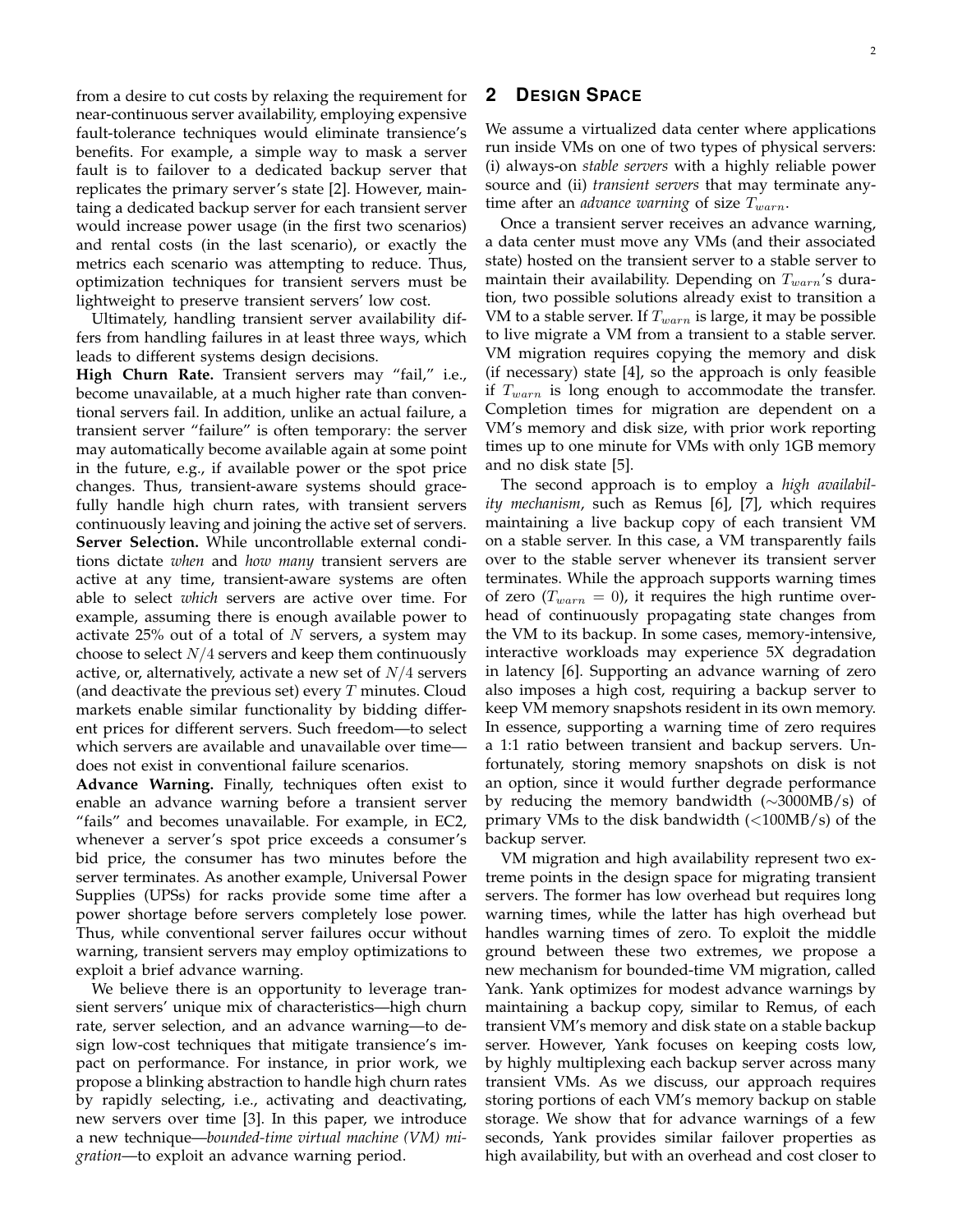

Fig. 1. Yank's Design and Basic Operation

VM migration. In fact, Yank devolves to high availability for a warning time of zero, and reduces to a simple VM migration as the warning time becomes larger.

#### **3 YANK DESIGN**

Yank leverages the advance warning time to scale the number of transient servers independently of the number of backup servers by controlling when and how frequently transient VMs commit state updates to the backup server. In essence, the warning time *Twarn* limits the amount of data a VM can commit to its backup server after receiving a warning. Thus, during normal operation, a transient VM need only ensure the size of dirty memory pages and disk blocks remains below this limit. Maintaining this invariant guarantees that no update will be lost if a VM terminates after a warning, while providing additional flexibility over when to commit state. To keep its overhead and cost low, Yank highly multiplexes backup servers, allowing each to support many (*>*10) transient VMs by i) storing VM memory and disk snapshots, in part, on stable storage and ii) using multiple optimizations to prevent saturating disk bandwidth. Thus, given an advance warning, Yank supports the same failure properties as high availability, but uses fewer resources, e.g., hardware or power, for backup servers.

#### **3.1 Yank Architecture**

Figure 1 depicts Yank's architecture, which includes a *snapshot manager* on each transient server, a *backup engine* on each stable backup server, and a *restoration service* on each stable (non-backup) server. We focus primarily on how Yank maintains memory snapshots at the backup server, since we assume each backup server cannot keep memory snapshots for all transient VMs resident in its own memory. Thus, Yank must mask the order-ofmagnitude difference between a transient VM's memory bandwidth  $(\sim 3000 MB/s)$  and the backup server's disk bandwidth (*<* 100MB/s). By contrast, maintaining disk snapshots poses less of a performance concern, since the speed of a transient VM's disk and its backup

server's disk are similar in magnitude. This characteristic combined with a multi-second warning time permits asynchronous disk mirroring to a backup server without significant performance degradation.

Figure 1 also details Yank's functions. The snapshot manager executes within the hypervisor of each transient server and tracks the dirty memory pages of its resident VMs, periodically transmitting these pages to the backup engine, running at the backup server (1). The backup engine then queues each VM's dirty memory pages in its own memory before writing them to disk (2). Yank assumes an external service, e.g., a power manager or cloud platform, provides advance warning notifications for transient servers (3). The service both i) informs backup and transient servers when the warning time changes and ii) issues warnings to transient and backup servers of an impending termination. Since Yank depends on warning time estimates, the service above must run on a stable server.

Upon receiving a warning (3), the snapshot manager pauses its VMs and commits any dirty pages to the backup engine before the transient server terminates. The backup engine then has two options, assuming it is too resource-constrained to run VMs itself: either store the VMs' memory images on disk for later use (for batch applications), or migrate the VMs to another stable (nonbackup) server (for interactive applications) (4). In the latter case, we assume an exogenous placement policy exists to select a destination stable server in advance to run a transient VM if its server terminates. One example placement policy for a data center subject to variations in available power might be to spread transient VMs across as many physical servers as possible when power is plentiful or cheap to maintain reserve capacity to instantaneously handle unexpected flash crowds. However, whenever power becomes scarce or expensive, the data center does not have the luxury of such reserve capacity and must quickly (within the warning time) consolidate transient VMs onto a smaller set of stable servers. Note that in some cases, e.g., as with severe power shortages, there may not be enough stable servers to adequately satisfy an application's workload. Defining and experimenting with specific placement policies for the scenarios in Section 1 is outside the scope of this paper.

Finally, Yank executes a simple restoration service on each stable (non-backup) server to facilitate VM migration and restoration after a transient server terminates. Yank currently copies a VM's entire memory image from the backup server to the destination server before restoring it. The restoration time is a function of the network bandwidth and the size of the memory image, and is equivalent to a typical stop-and-copy VM migration. Supporting live restoration using either a pre-copy [4] or post-copy [8] migration is the subject of future work.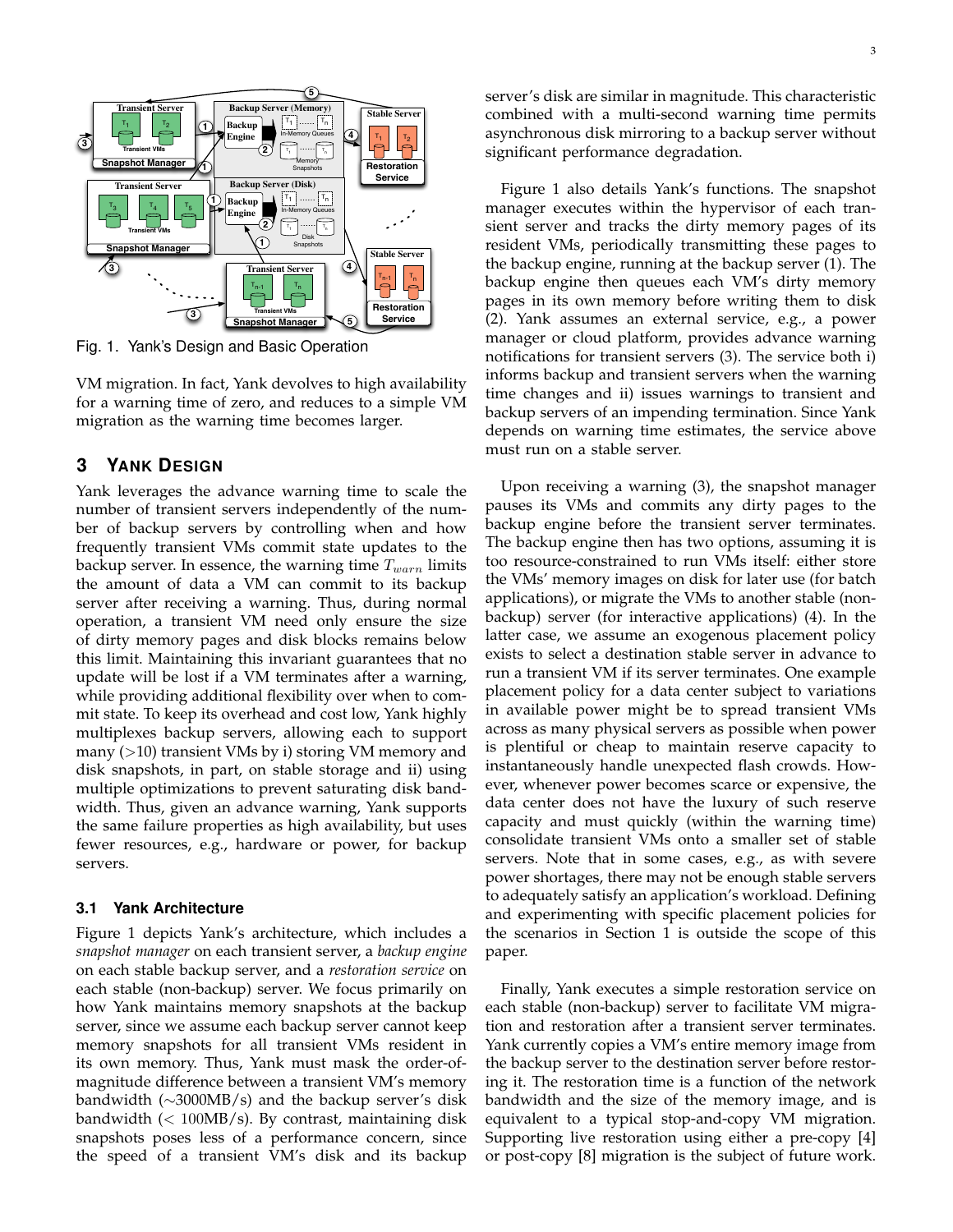#### **3.2 Just-in-Time Synchrony**

Since Yank receives an advance warning of time *Twarn* before a transient server terminates, its VM memory snapshots stored on the backup server need not maintain strict external synchrony [9]. Instead, upon receiving a warning of impending termination, Yank only has to ensure what we call *just-in-time synchrony*: a transient VM and its memory snapshot on the backup server are always capable of being brought to a consistent state before termination. To guarantee just-in-time synchrony, as with external synchrony, the snapshot manager tracks dirty memory pages and transmits them to the backup engine, which then acknowledges their receipt. However, unlike external synchrony, just-in-time synchrony only *requires* the snapshot manager to buffer a VM's externally visible, e.g., network or disk, output when the size of the dirty memory pages exceed an upper threshold  $U_t$ , such that it is impossible to commit any more dirty pages to the backup engine within time *Twarn*.

In the worst case, with a VM that dirties pages faster than the backup engine is able to commit them, the snapshot manager is continually at the threshold, and Yank reverts to high availability-like behavior by always delaying the VM's externally visible output until its memory snapshot is consistent. Since we assume the backup server is not able to keep every transient VM memory snapshot resident in its own memory, the speed of the backup engine's disk limits the rate it is able to commit page changes. While memory bandwidth is an order of magnitude (or more) greater than disk (or network) bandwidth, Yank benefits from well-known characteristics of typical in-memory application working sets to prevent saturating disk (or network) bandwidth. Specifically, the size of in-memory working sets tend to i) grow slowly over time and ii) be smaller than the total memory [10].

Slow growth stems from applications frequently rewriting the same memory pages, rather than always writing new ones. Yank only has to commit the last rewrite of a dirty page (and not the intervening writes) to the backup server after reaching its upper threshold of dirty pages *Ut*. In contrast, to support termination with no advance warning, a VM must commit nearly *every* memory write to the backup server. In addition, small working sets enable the backup engine to keep most VMs' working sets in memory, reducing the likelihood of saturating disk bandwidth from writing dirty memory pages to disk. Recent work extends this insight to collections of VMs in data centers, showing that while the size of a single VM's working set may experience temporary bursts in memory usage, the bursts are often brief and not synchronized across VMs [11]. Yank relies on these observations in practice to highly multiplex each backup server's memory without saturating disk bandwidth or degrading transient VM performance during normal operation.

#### 4

#### **4 YANK IMPLEMENTATION**

We implement Yank's snapshot manager by extending Remus inside the Xen hypervisor (v4.2). By default, Remus tracks dirty pages over short epochs  $(\sim 100 \text{ms})$ using shadow page tables and pausing VMs each epoch to copy dirty memory pages to a separate buffer for transmission to the backup server. While VMs may speculatively execute after copying dirty pages to the buffer, but before receiving an acknowledgement from the backup server, they must buffer external network or disk output to preserve external synchrony. Remus only releases externally-visible output from these buffers after the backup server has acknowledged receiving dirty pages from the last epoch. Rather than commit dirty pages to the backup server every epoch, our snapshot manager uses a simple bitmap to track dirty pages and determine whether to commit these pages to backup engine based on the upper and lower threshold, *U<sup>t</sup>* and *Lt*. In addition, rather than commit CPU state each epoch, the snapshot manager only commits CPU state when it receives a warning that a transient server will terminate.

We implement Yank's backup engine using a combination of Python and C, with a Python front-end that accepts network connections and forks a backend C process for each transient VM. For each transient VM, the backend C process accepts dirty page updates from the snapshot manager and sends acknowledgements. Each update includes the number of pages in the update, as well as each pages' page number and contents (or a delta from the previous page sent). The process then places each update in an in-memory producer/consumer queue that removes pages in-turn—in Least Recently Used (LRU) order based on a timestamp—and writes them to disk. In the current implementation, the backend process stores VM memory pages sequentially in a file on disk. For simplicity, the file's format is the same as Xen's format for storing saved VM memory images, e.g., via xm save.

Finally, we implement Yank's restoration service at user-level in C. The daemon accepts a VM memory snapshot and an in-memory queue of pending updates, and then applies the updates to the snapshot without writing to disk. Since our implementation uses Xen's image format, the service uses xm restore from the resulting in-memory file to re-start the VM.

#### **5 EXPERIMENTAL EVALUATION**

We evaluate Yank's VM performance, downtime after a warning, and scalability. While our evaluation does not capture the full range of dynamics present in a production data center, it does demonstrate Yank's flexibility to handle a variety of dynamic operating conditions.

#### **5.1 Experimental Setup**

We run our experiments on 20 blade servers with 2.13 GHz Xeon processors with 4GB of RAM connected to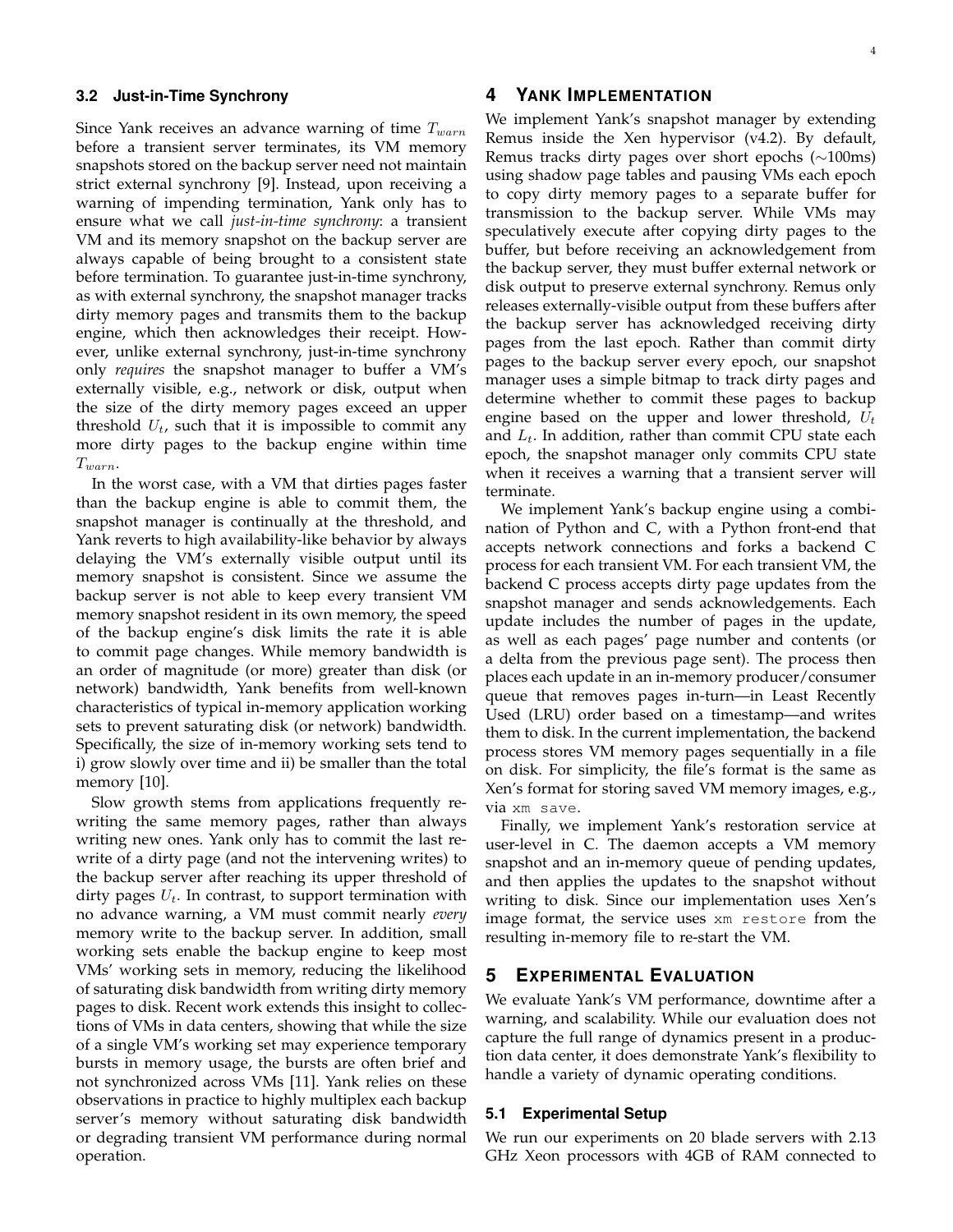

Fig. 2. TPC-W response time as warning time varies.

the same 1Gbps Ethernet switch. Each server running the snapshot manager uses our modified Xen (v4.2) hypervisor, while those running the backup engine and the restoration service use unmodified Xen (v4.2). In our experiments, each transient VM uses one CPU and 1GB RAM, and runs the same OS and kernel (Ubuntu 12.04, Linux kernel 3.2.0). Here, we focus on the TPC-W benchmark to stress Yank's ability to handle an interactive application that exhibits rapid writes to memory. TPC-W emulates an online store akin to Amazon. We use a Java servlets-based multi-tiered configuration of TPC-W that uses Apache Tomcat (v7.0.27) as a front end and MySQL (v5.0.96) as a database backend. TPC-W allows us to measure the influence of Yank on the response time perceived by the clients of an interactive web application.

#### **5.2 Benchmarking Yank's Performance**

**Transient VM Performance.** We first evaluate Yank's effect on VM performance during normal operation. In this experiment, transient VMs have a static warning time. We also limit the backup engine to using an inmemory queue of 300MB to store memory updates from each 1GB transient VM. We run each experiment for 15 minutes before issuing a warning to the transient and backup server, and evaluate its performance during the pre-warning period. Here, we focus on TPC-W, since it is an interactive application that is sensitive to VM pauses from buffering network or disk output. We measure the average response time of TPC-W clients, while varying both the warning time and the snapshot manager's policy for committing pages to the backup engine. Figure 2 shows that an asynchronous policy, which also selects pages to commit using LRU replacement, results in the lowest average response time. The asynchronous policy is an optimization that reduces VM pauses, because the snapshot manager begins committing pages to the backup as soon as it hits the lower threshold *L<sup>t</sup>* rather than waiting until reaching  $U_t$  (as in a synchronous policy), and forcing a large commit to the backup server. The experiment also demonstrates that with even a brief five second warning, the response time is *<*500ms using the asynchronous policy with LRU.

By contrast, with a warning time of zero the average response time rises to over nine seconds. In addition, the 90*th* percentile response time was also near 15 seconds, indicating that the average response is not the result 5

the VM must pause and mirror every memory write to the backup server and receive an acknowledgement before proceeding. Although Remus [6] does not use our specific TPC-W benchmark, their results with the SPECweb benchmark are qualitatively similar, showing 5X worse latency scores. Thus, our results confirm that even modest advance warning times lead to vast improvements in response time for interactive applications. **Result:** *Yank imposes minimal overhead on TPC-W during normal operation. With a brief five second warning time, the average response time of TPC-W is 10x less (<500ms) than with no warning time (>9s).*

**Scalability.** The experiments above focus on performance with a single VM. We also evaluate how many transient VMs the backup engine is able to support concurrently, and the resulting impact on transient VM performance during normal operation. In this case, our experiments last for 30 minutes using a warning time of 10 seconds, and scale the number of transient VMs running TPC-W connected to the same backup server. We measure CPU and memory usage on the backup server, as well as the average response time of the TPC-W clients. Figure 3 shows the results, including the maximum of the average response time across all transient VMs observed by the TPC-W clients, the CPU utilization on the backup server, and the backup engine's memory usage as a percentage of total memory. The figure demonstrates that, in this case, the backup server is capable of supporting as many as 15 transient VMs without the average client response time exceeding 700ms. Note that without using Yank the average response time for TPC-W clients running our workload is 300ms. In addition, even when supporting 15 VMs, the backup engine does not completely use its entire CPU or memory.

**Result:** *Yank is able to highly multiplex each backup server. Our experiments indicate that with a warning time of 10 seconds, a backup server can support at least 15 transient VMs running TPC-W with little performance degradation for even a challenging interactive workload.*

### **6 RELATED WORK**

Yank's bounded-time VM migration mechanism is useful for any scenario that exhibits transient server availability. Most prior work encounters transient servers in the context of data center power management. For instance, supporting renewable energy sources in data centers often targets simple non-interactive batch jobs, since these jobs are tolerant to delays when renewable power is not available. Here, batch job schedulers [12], [13] can use predictions of future energy harvesting to align job execution with periods of high renewable generation. In contrast, since Yank's snapshots of memory and disk state are generic, it is capable of transparently supporting both batch and interactive applications.

Yank is also useful for cheaply scaling high availability in data centers where the majority of fail-stop failures